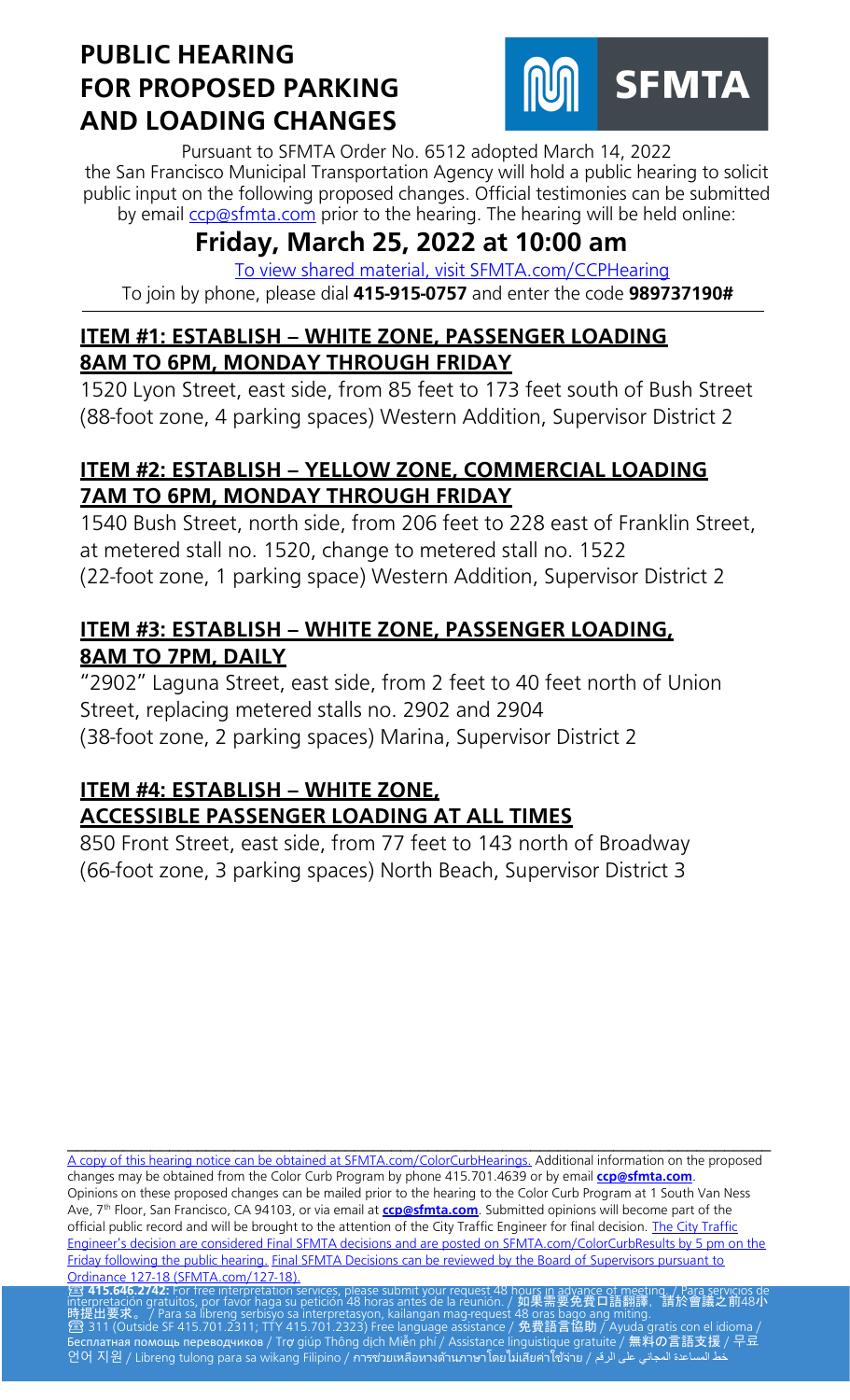

Pursuant to SFMTA Order No. 6512 adopted March 14, 2022 the San Francisco Municipal Transportation Agency will hold a public hearing to solicit public input on the following proposed changes. Official testimonies can be submitted by email [ccp@sfmta.com](mailto:ccp@sfmta.com) prior to the hearing. The hearing will be held online:

# **Friday, March 25, 2022 at 10:00 am**

[To view shared material, visit SFMTA.com/CCPHearing](https://www.sfmta.com/CCPHearing) To join by phone, please dial **415-915-0757** and enter the code **989737190#**

#### **ITEM #5: ESTABLISH – GREEN ZONE, 10-MINUTE LIMIT 8AM TO 6PM, MONDAY THROUGH SATURDAY**

2715 Judah Street, south side, from 52 feet to 92 feet west of 32<sup>nd</sup> Avenue (40-foot zone, 2 parking spaces) Outer Sunset, Supervisor District 4

## **ITEM #6: ESTABLISH – BLUE ZONE, DISABLED PARKING AT ALL TIMES**

"2401" Great Highway, west side, from 7 to 29 feet south of the north crosswalk at Taraval Street (22-foot zone, 1 parking space) Parkside, Supervisor District 4

### **ESTABLISH – WHITE ZONE,**

## **ACCESSIBLE PASSENGER LOADING, SUNRISE TO SUNSET**

"2405" Great Highway, west side, from the south crosswalk at Taraval Street to 44 feet southerly (44-foot zone, 2 parking spaces) Parkside, Supervisor District 4

## **ITEM #7: REVOKE – BLUE ZONE, DISABLED PARKING AT ALL TIMES**

"3979" Irving Street, south side, from 0 feet to 22 feet east of 41st Avenue (22-foot zone, 1 parking space) Outer Sunset, Supervisor District 4

## **ESTABLISH – BLUE ZONE, DISABLED PARKING AT ALL TIMES**

4002 Irving Street, north side, from 15 to 25 feet west of 41<sup>st</sup> Avenue (10-foot zone, 1 diagonal parking space) Outer Sunset, Supervisor District 4

[A copy of this hearing notice can be obtained at SFMTA.com/ColorCurbHearings.](http://www.sfmta.com/ColorCurbHearings) Additional information on the proposed changes may be obtained from the Color Curb Program by phone 415.701.4639 or by email **[ccp@sfmta.com](mailto:ccp@sfmta.com)**. Opinions on these proposed changes can be mailed prior to the hearing to the Color Curb Program at 1 South Van Ness Ave, 7<sup>th</sup> Floor, San Francisco, CA 94103, or via email at **[ccp@sfmta.com](mailto:ccp@sfmta.com)**. Submitted opinions will become part of the official public record and will be brought to the attention of the City Traffic Engineer for final decision. The City Traffic [Engineer's decision are considered Final SFMTA decisions and are posted on SFMTA.com/ColorCurbResults by 5 pm on the](http://www.sfmta.com/ColorCurbResults)  [Friday following the public hearing.](http://www.sfmta.com/ColorCurbResults) [Final SFMTA Decisions can be reviewed by the Board of Supervisors pursuant to](https://sfbos.org/sites/default/files/o0127-18.pdf) Ordinance 127-18 (SFMTA.com/127-18). [Ordinance 127-18 \(SFMTA.com/127-18\).](https://sfbos.org/sites/default/files/o0127-18.pdf)<br><mark>23 415.646.2742:</mark> For free interpretation services, please submit your request 48 hou<u>rs in advance of meet</u>ing. / Para servicios de

\_\_\_\_\_\_\_\_\_\_\_\_\_\_\_\_\_\_\_\_\_\_\_\_\_\_\_\_\_\_\_\_\_\_\_\_\_\_\_\_\_\_\_\_\_\_\_\_\_\_\_\_\_\_\_\_\_\_\_\_\_\_\_\_\_\_\_\_\_\_\_\_\_\_\_\_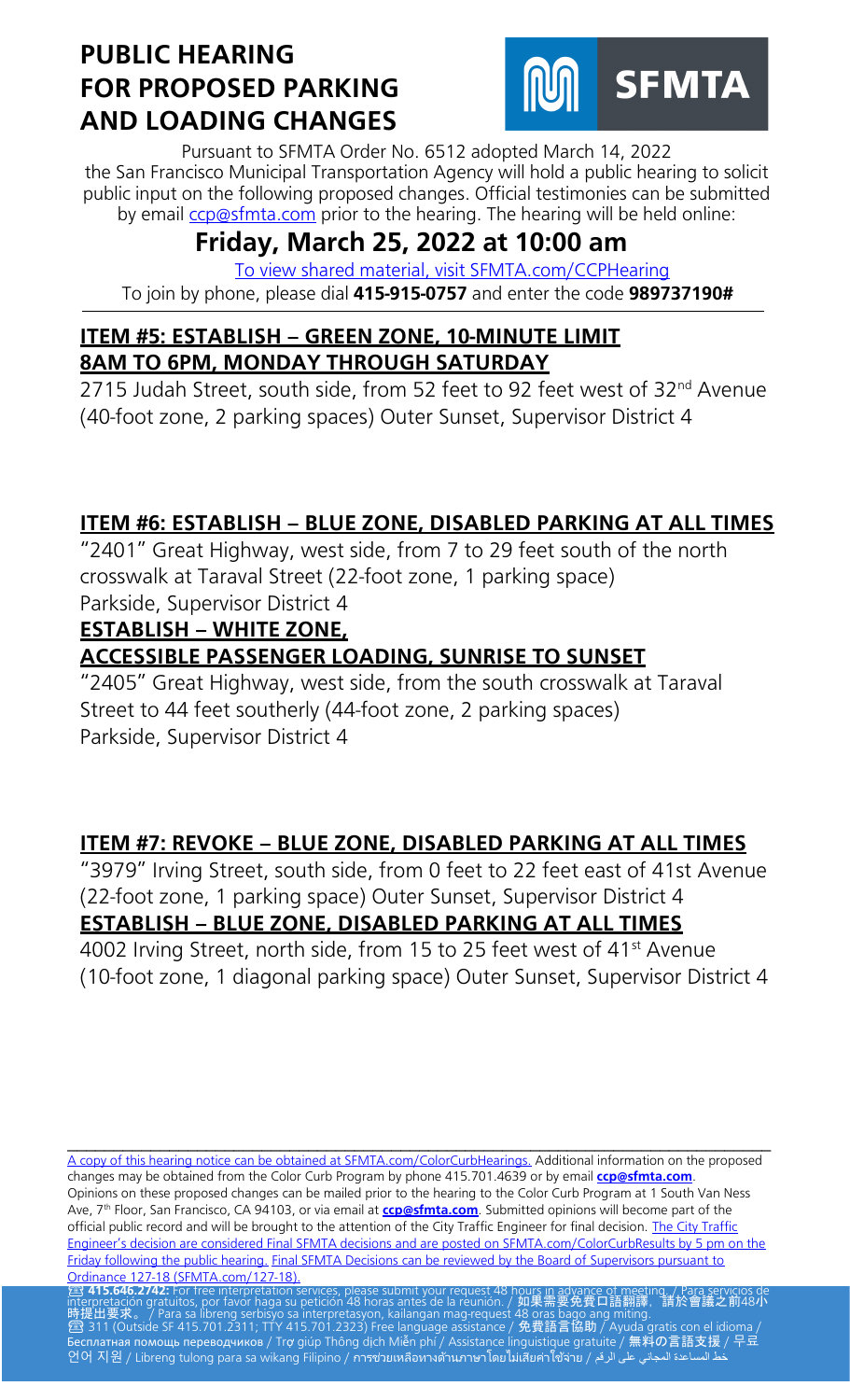

Pursuant to SFMTA Order No. 6512 adopted March 14, 2022 the San Francisco Municipal Transportation Agency will hold a public hearing to solicit public input on the following proposed changes. Official testimonies can be submitted by email [ccp@sfmta.com](mailto:ccp@sfmta.com) prior to the hearing. The hearing will be held online:

# **Friday, March 25, 2022 at 10:00 am**

[To view shared material, visit SFMTA.com/CCPHearing](https://www.sfmta.com/CCPHearing) To join by phone, please dial **415-915-0757** and enter the code **989737190#**

### **ITEM #8: ESTABLISH – YELLOW ZONE, COMMERCIAL LOADING 7AM TO 6PM, MONDAY THROUGH SATURDAY**

429 Gough Street, west side, from 0 to 20 feet south of Ivy Street, at metered stall no. 411 (20-foot zone, 1 parking space) Western Addition, Supervisor District 5

#### **ESTABLISH – METERED GREEN ZONE, 30-MINUTE LIMIT 9AM TO 6PM, MONDAY THROUGH SATURDAY**

427 Gough Street, west side, from 20 to 40 feet south of Ivy Street, at metered stall no. 409 (20-foot zone, 1 parking space) Western Addition, Supervisor District 5

### **ITEM #9: ESTABLISH – BLUE ZONE, DISABLED PARKING AT ALL TIMES**

"1100" Steiner Street, east side, from 0 to 22 feet north of Golden Gate Avenue (22-foot zone, 1 parking space) Western Addition, Supervisor District 5

## **ITEM #10: ESTABLISH – GENERAL LOADING ZONE 7AM TO 6PM, MONDAY THROUGH SATURDAY**

912 Cole Street, east side, from 84 feet to 124 feet south of Carl Street, at metered stalls no. 910 and 914 (40-foot zone, 2 parking spaces) Haight Ashbury, Supervisor District 5

#### **ITEM #11: ESTABLISH – METERED YELLOW ZONE, COMMERCIAL LOADING 7AM TO 6PM, MONDAY THROUGH SATURDAY**

1010 Mission Street, north side, from 213 feet to 235 feet west of 6th Street at metered stall no. 1024 (22-foot zone, 1 parking space) South of Market, Supervisor District 6

\_\_\_\_\_\_\_\_\_\_\_\_\_\_\_\_\_\_\_\_\_\_\_\_\_\_\_\_\_\_\_\_\_\_\_\_\_\_\_\_\_\_\_\_\_\_\_\_\_\_\_\_\_\_\_\_\_\_\_\_\_\_\_\_\_\_\_\_\_\_\_\_\_\_\_\_ [A copy of this hearing notice can be obtained at SFMTA.com/ColorCurbHearings.](http://www.sfmta.com/ColorCurbHearings) Additional information on the proposed changes may be obtained from the Color Curb Program by phone 415.701.4639 or by email **[ccp@sfmta.com](mailto:ccp@sfmta.com)**. Opinions on these proposed changes can be mailed prior to the hearing to the Color Curb Program at 1 South Van Ness Ave, 7<sup>th</sup> Floor, San Francisco, CA 94103, or via email at **[ccp@sfmta.com](mailto:ccp@sfmta.com)**. Submitted opinions will become part of the official public record and will be brought to the attention of the City Traffic Engineer for final decision. The City Traffic [Engineer's decision are considered Final SFMTA decisions and are posted on SFMTA.com/ColorCurbResults by 5 pm on the](http://www.sfmta.com/ColorCurbResults)  [Friday following the public hearing.](http://www.sfmta.com/ColorCurbResults) [Final SFMTA Decisions can be reviewed by the Board of Supervisors pursuant to](https://sfbos.org/sites/default/files/o0127-18.pdf) Ordinance 127-18 (SFMTA.com/127-18). [Ordinance 127-18 \(SFMTA.com/127-18\).](https://sfbos.org/sites/default/files/o0127-18.pdf)<br><mark>23 415.646.2742:</mark> For free interpretation services, please submit your request 48 hou<u>rs in advance of meet</u>ing. / Para servicios de